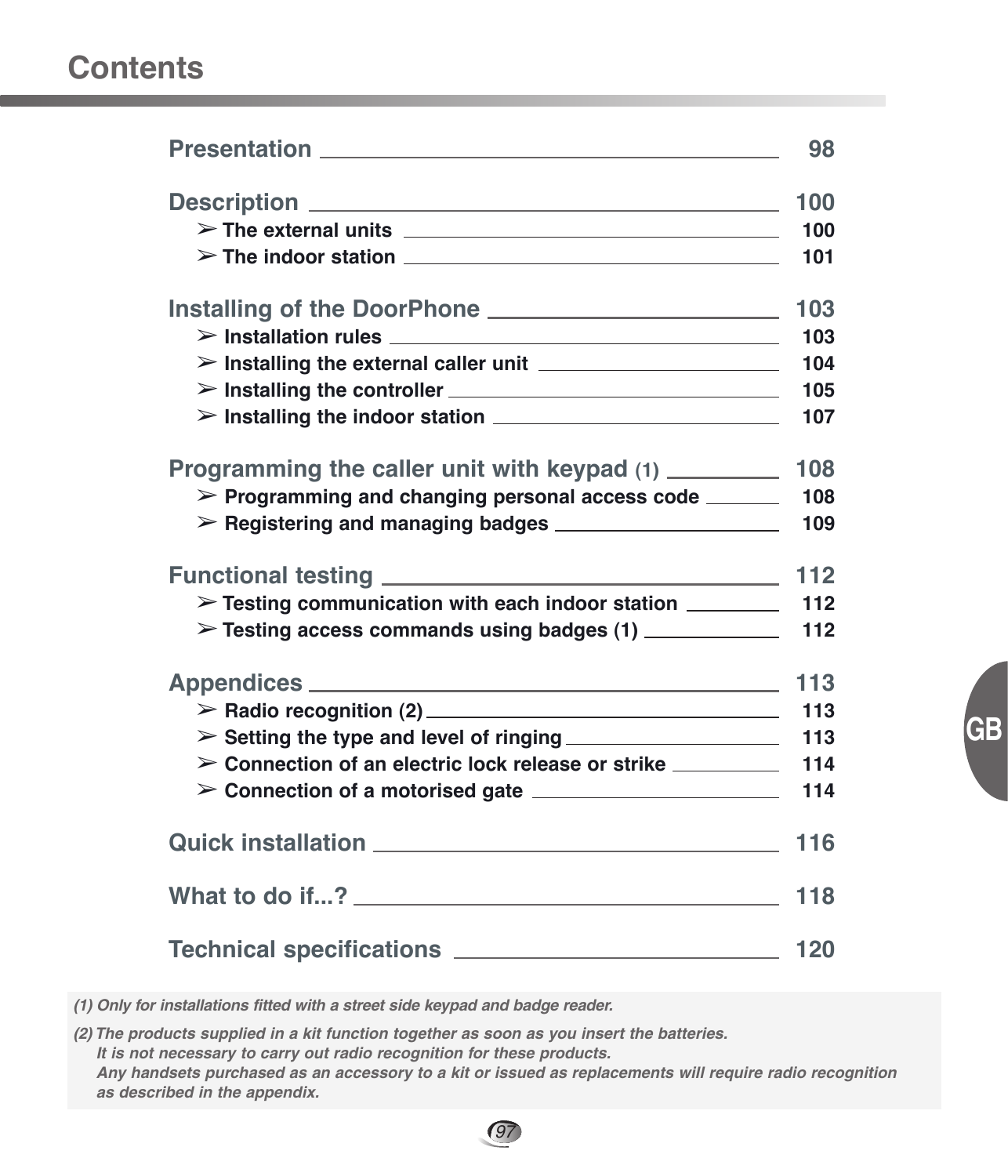# *COMPOSITION OF A DOORPHONE* **requires as a minimum**  $\mathbf{\Theta} + \mathbf{\Theta} + \mathbf{\Theta}$

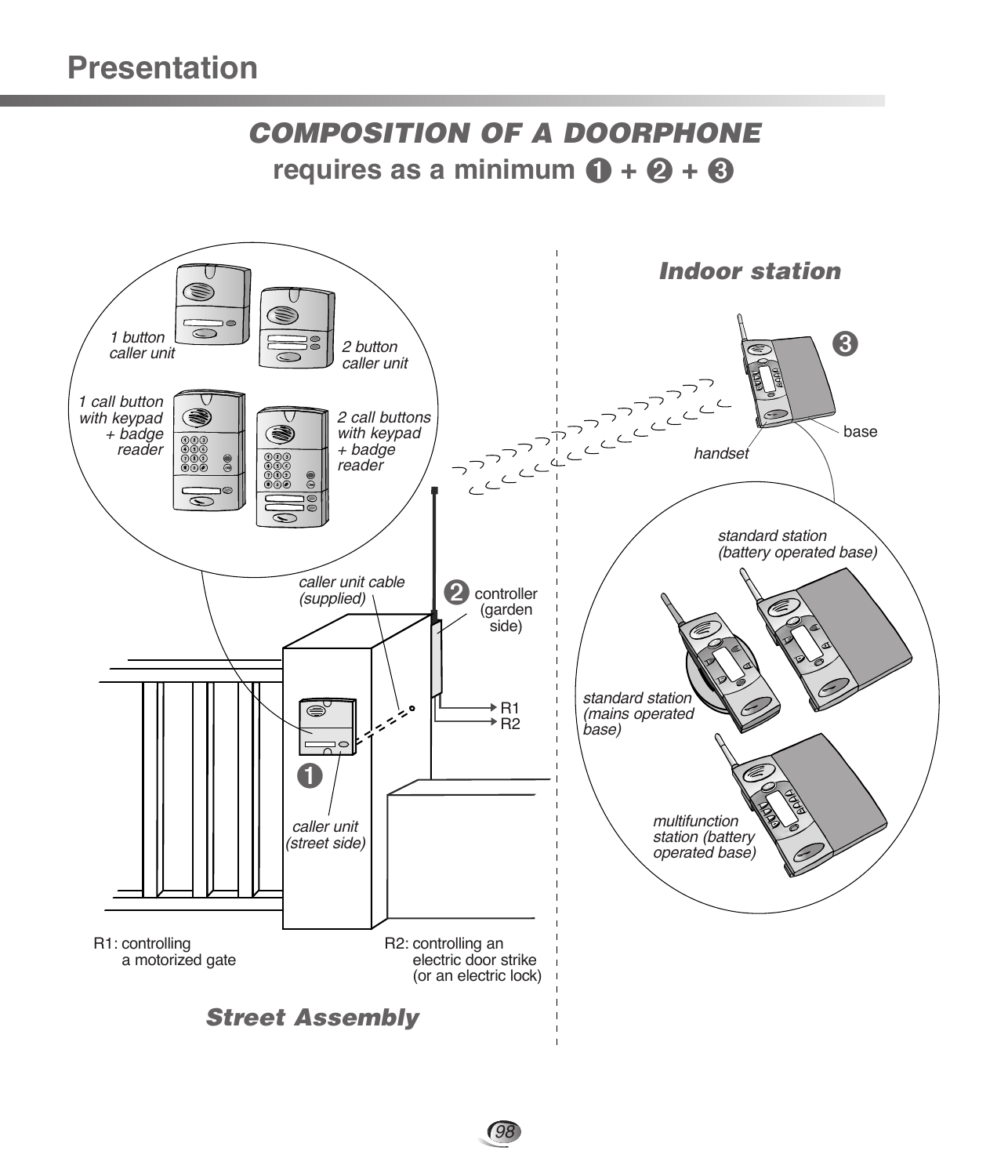# **Presentation**



99

- 
- the control of 2 motorized gates (1) - the control of 2 automatic devices
- (eg.: motorized garage door…) (2)
- the control of lighting (2)
- **On the street side keypad, commands can be effected:**
	- using a personal access code,
	- using an auxiliary access code,
	- by reading a badge.
- **Identifying each user via a badge**

The keypad has on its front a badge reading zone enabling each user to control his access more quickly by badge recognition. Placing the badge in front of the name label enables the user to dispense with his personal access code and/or his auxiliary access code before pressing one of the command keys.

*The street side station can handle up to 32 different badges per call button. Each badge must be registered on the street side station.*

- (1) requires the installation
- of 2 caller units and controllers (2) requires a lighting and automatic
- device controller



The badge is detected within this zone at a maximum distance of 20 mm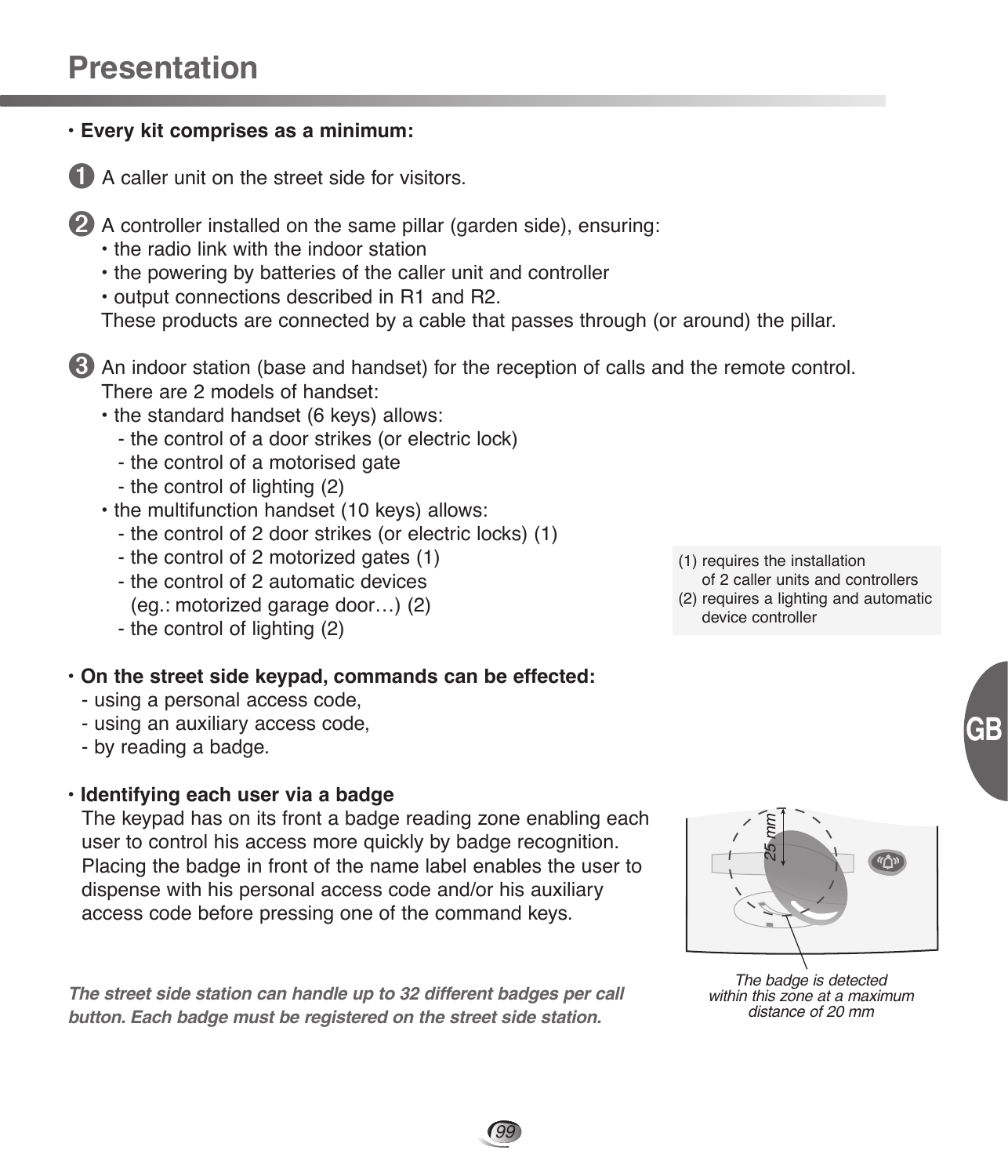➢ **The external units**

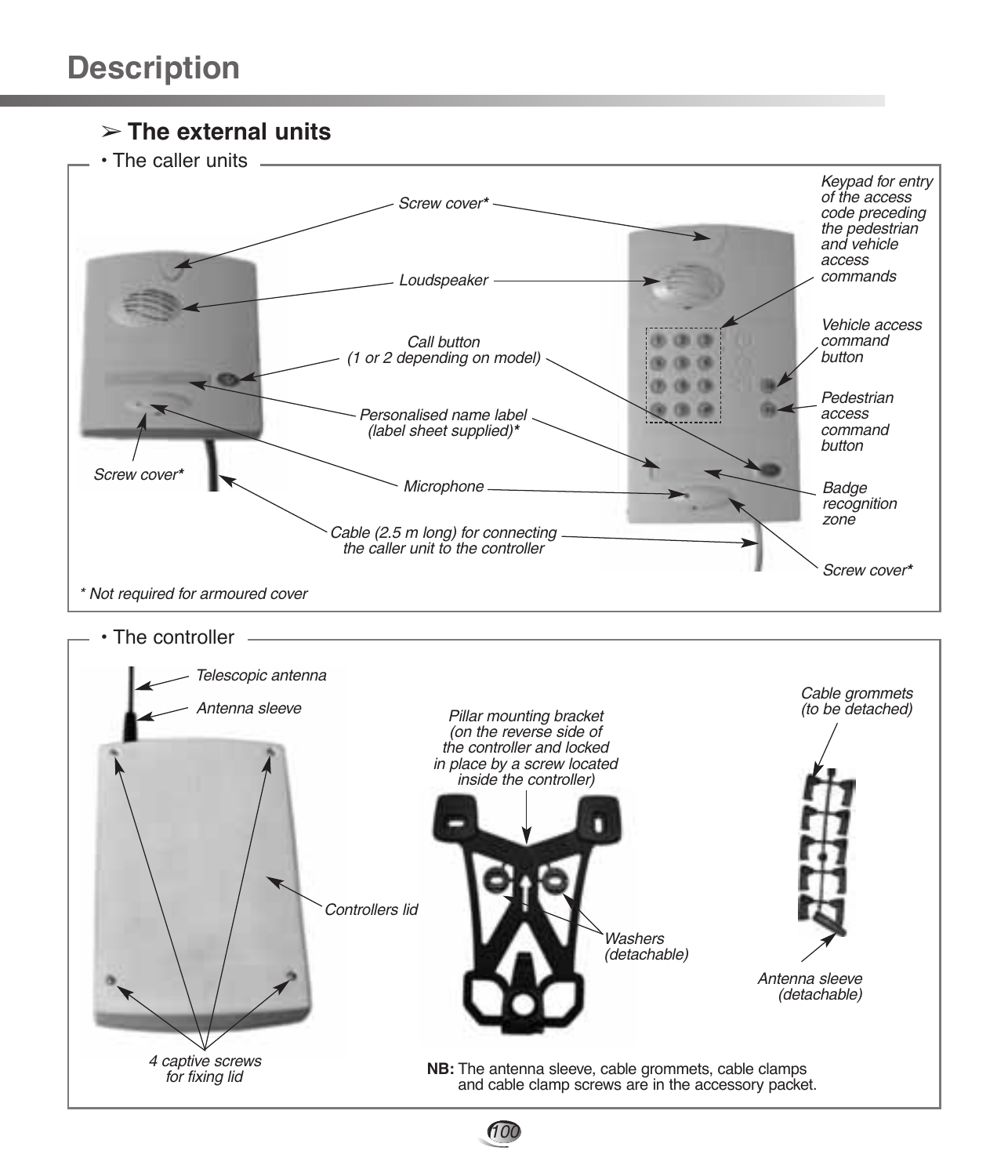# **Description**



# ➢ **The indoor station (base)**



**GB**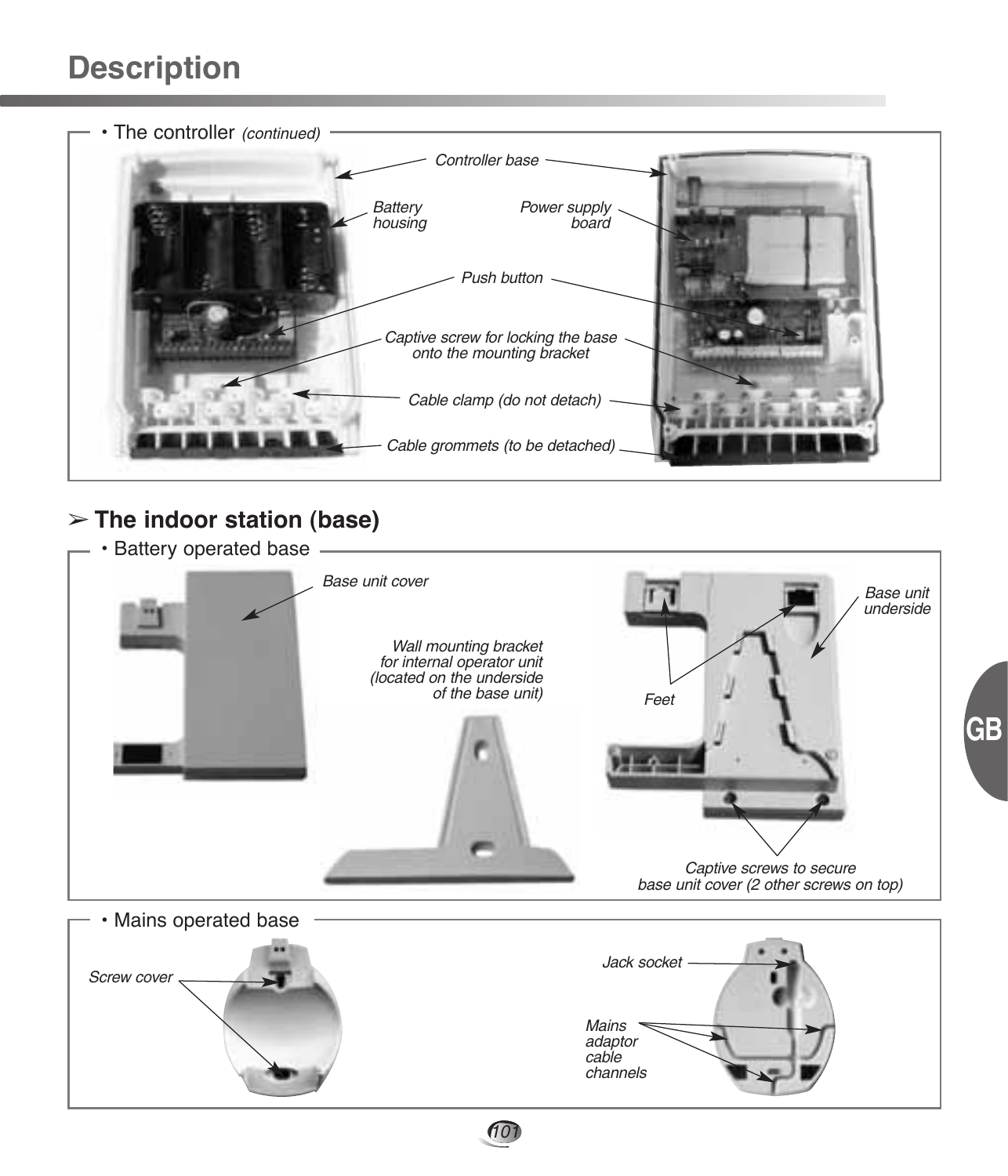# ➢ **The indoor station (handset)**

• The handset (see user guide for more of details on the handsets keys)



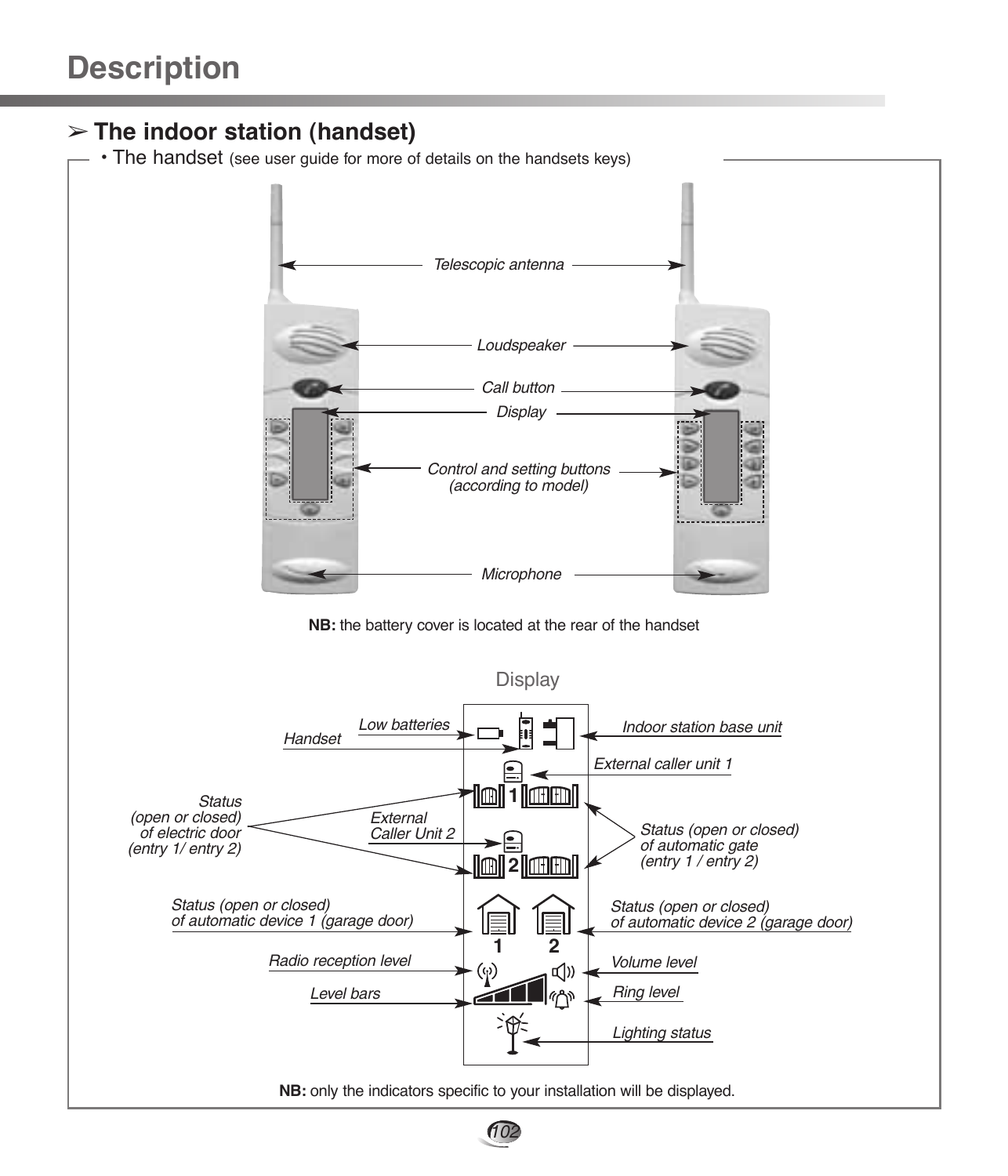## ➢ **Installation rules**

#### **In order to ensure its weather-tightness:**

- ➀ The technical controller must always be fitted antenna upwards.
- ➁ Ensure the antenna is tightened correctly.
- ➂ At the time of installing, always use the cable grommets.
- ➃ After wiring, ensure the controller's lid is correctly fitted.

### **In order to ensure good radio range:**

➀ Reserve a free space around the technical controller's antenna (to a height of about 80 cm).

Clear all dense vegetation in proximity and ensure it is maintained.

- ➁ Place the controller as high as possible and ensure the antenna is clear of the mounting surface (example: the antenna must not touch the gate pillars cap).
- ➂ Limit the presence of obstacle between the location of the controller and the house where handsets are installed.
- ➃ The antenna must be completely extended.
- ➄ Never run a cable along side of the antenna (notably the cable between the caller unit and the technical controller).

Don't coil the cable close to or in the controller, but cut the surplus.





➅ Also avoid placing the products close to metallic items (metal grilles, enclosures, metallic gates...) or sources of electromagnetic disturbance:

- for the technical controller: electric meter, high tension electric lines, automatic gate controller, lighting controller, radio receiver…

- for the handset: television, cordless telephone, domestic electric devices, electricity meter or panel, computer, hi-fi, lighting controller….
- ➆ The technical controller must be at least 2 m from the handset location.

**NB:** if it is necessary to improve the radio range, see the recommendations in the "What to do if?" section of this guide. 103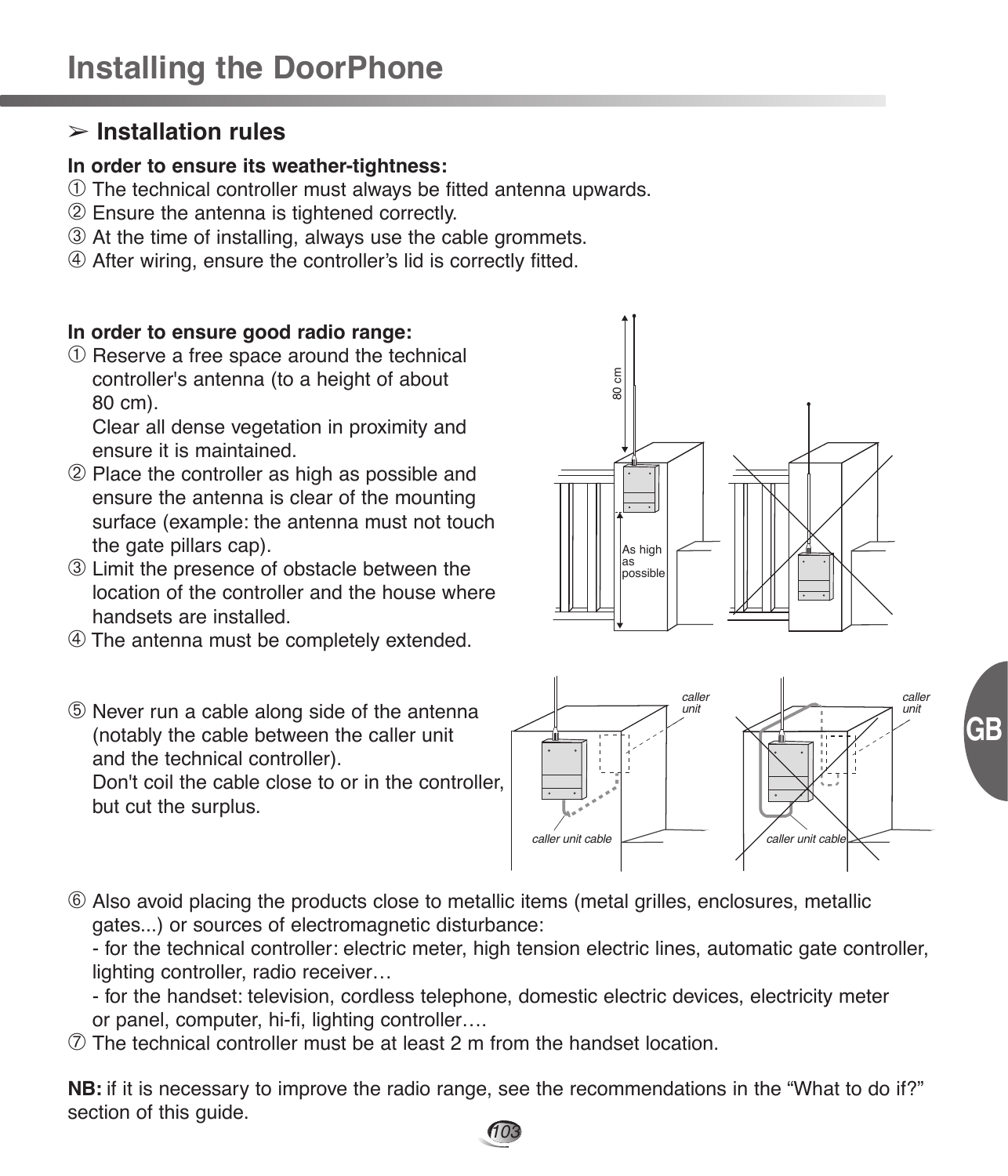

#### **Required equipment**

• Drill and 6mm dia. Bit

- If the cable goes through the pillar, drill and 8mm dia. bit minimum.
- Philips or pozidrive no2 type screwdriver for mounting screws
- 3.5mm dia. flat screwdriver for terminal block screws
- All mounting screws and plugs are supplied.

## ➢ **Installing the external caller unit**



For ease of use, we recommend you install the external caller unit approximately 1.20m from the ground.



**To preserve water tightness, never attempt to open the external caller unit!**

**provided with the armoured housing.**

**2**

**!**

Use the drilling template (provided at the end of this manual), mark and pierce with a 6mm dia. drill.



**A -** If the cable passes **3** through the pillar, use the drilling template to mark the cable hole (8mm dia. drill bit recommended)

**B -** If the cable goes around the pillar, pierce one of the openings located on the sides of the caller unit using a rat-tail file or a cutter for cable entry.

#### **5**

Run the cable (according to step 3). Fix the external caller unit (screws and plugs

supplied). Re-fit the screw covers.



**4**

**!**

Push out the 2 screw covers using a flat screwdriver at the back of the external caller unit.





**6**

104

Write the users name with a permanent marker on one of the labels. Stick one of the transparent protective labels over it.



**This step is not necessary !for armoured housing.**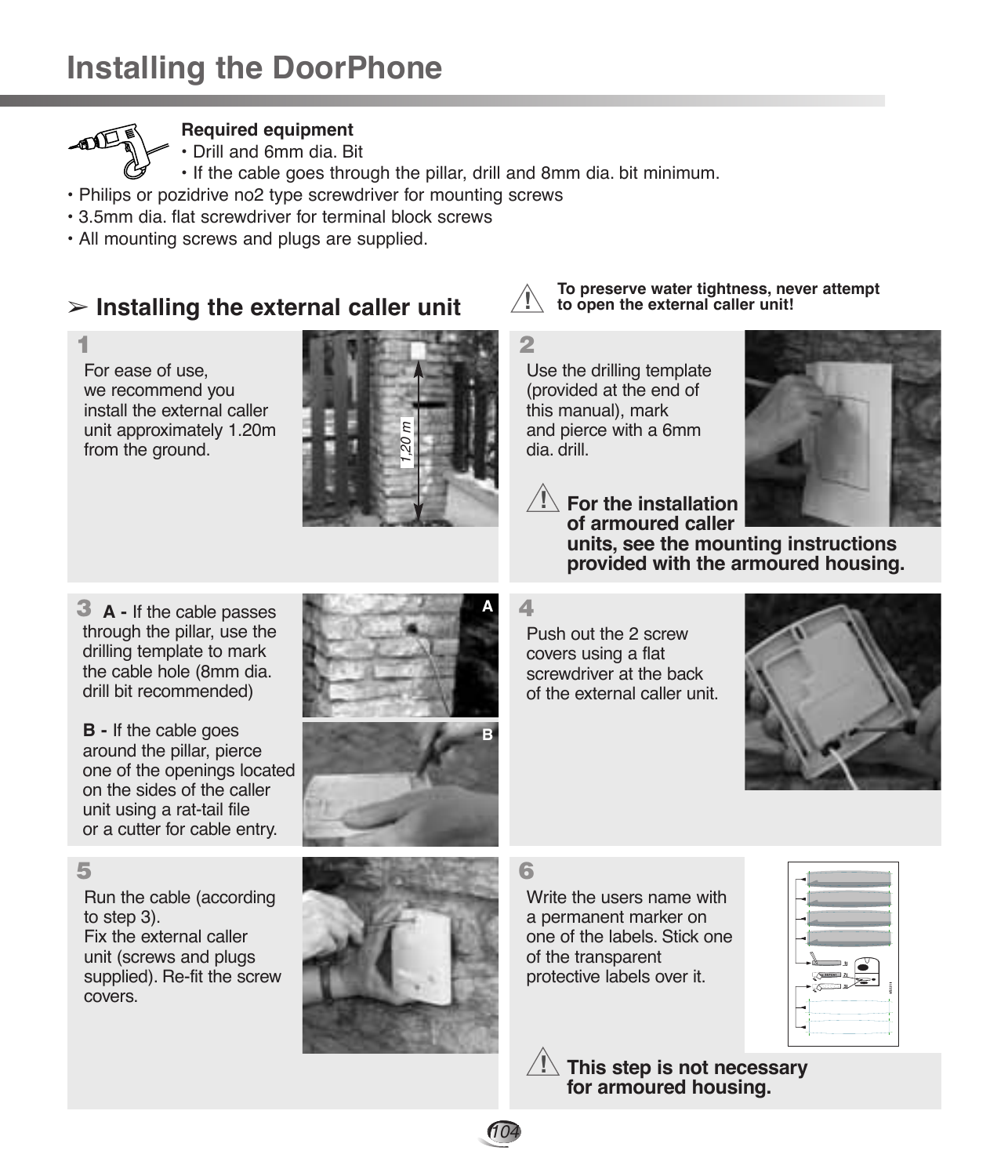### ➢ **Installing the controller**

So that it is easier to hook the base on the mounting bracket, choose a flat surface on the garden side pillar (or make it as flat as possible), especially for the top of the part. If necessary, use a wedge (not supplied)

To remove the fixing bracket, unscrew the locking screw situated inside the controller.

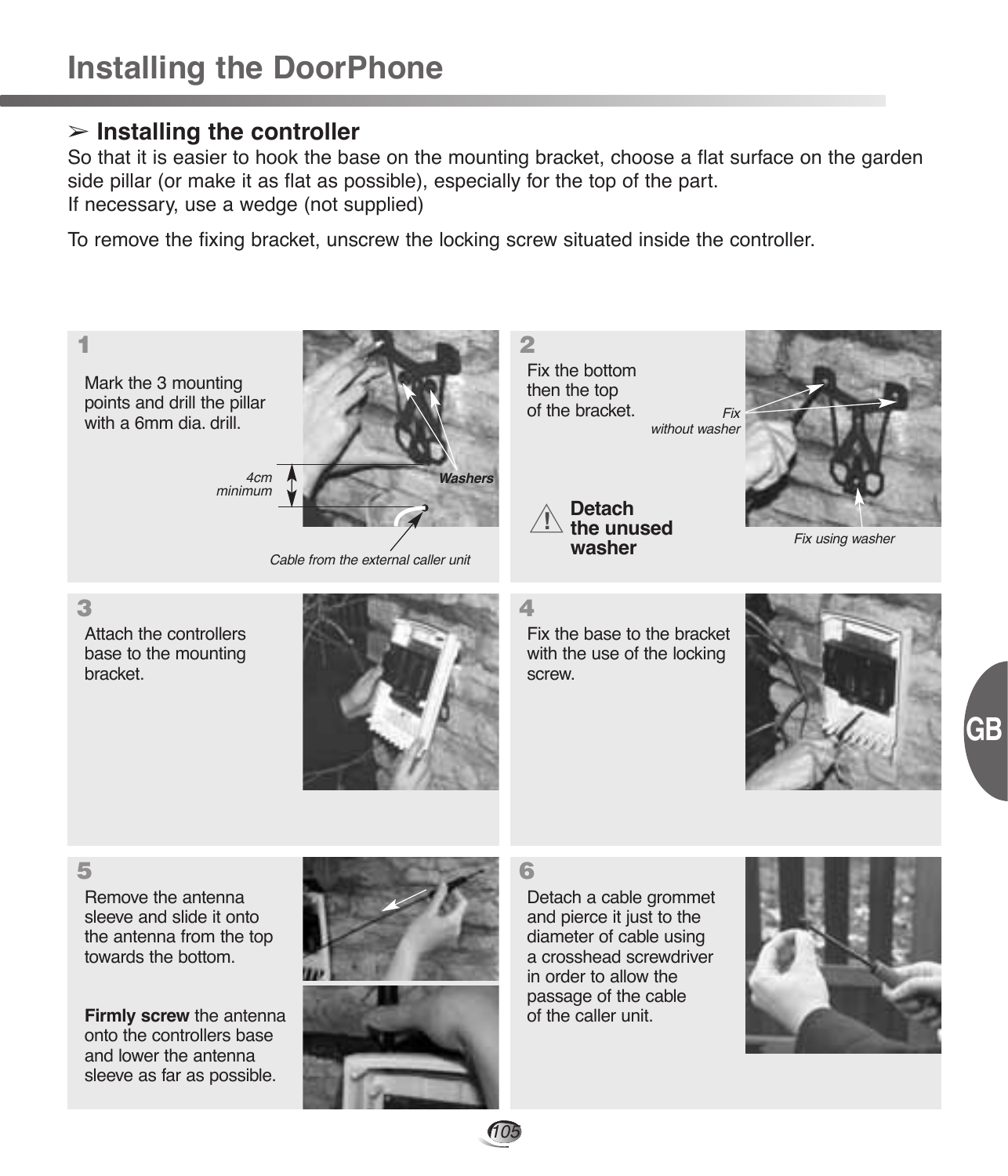# **Installing the DoorPhone**

Cut the cable to the required length. Pass the cable through the cable grommet. Strip the ends of the wires.



 $\sqrt{!}$  The cable must be completely uncoiled.

### **9**

Slot the grommets into their slots and position them to ensure the weather resistance of the controller. Be sure to also fit any un-pierced grommets. It is imperative to fit all cable grommets.



**+ + + +**

**Ensure correct orientation ! of the grommets.**

Insert the four 1.5 V LR20 batteries supplied. Press the push button to initialise the controller.

**Push the batteries into the holder ensuring good contact !**

**between the + pole of the battery and the metal clip.**

#### **12**

Insert the cover onto the base and secure it with the 4 screws.



Fully extend the telescopic antenna in order to get optimal radio range.

**13**

106



**\* If connecting a strike or electric 12V lock, the position contact input of the motorised gate must be connected. Refer to the Connections chapter in the appendices.**

Connect the 6 wires from the external caller unit to terminals 7 to 12 \*

# **7 (yellow) 8 (brown)**

7 & 8: Data bus 9: Loudspeaker 10: Microphone  $11: +6V$  $12: 0V$ **9 (grey) 10 (green)**



Use the screws provided to hold the connected cable(s) by tightening the cable clamps.



**11 (pink)**

**7 8 9 10 11 12**

**12 (white)**

**Do not remove the cable clamps ! from their holder.**

### **11** *OR*

For mains powered units supply:

**Terminal block R1:** supply for the EXTPOWER PCB (input voltage from 8 V to 24 V AC / 12 V to 30 V DC). **Terminal block R2:** supply to the technical controller (output voltage 6V DC).

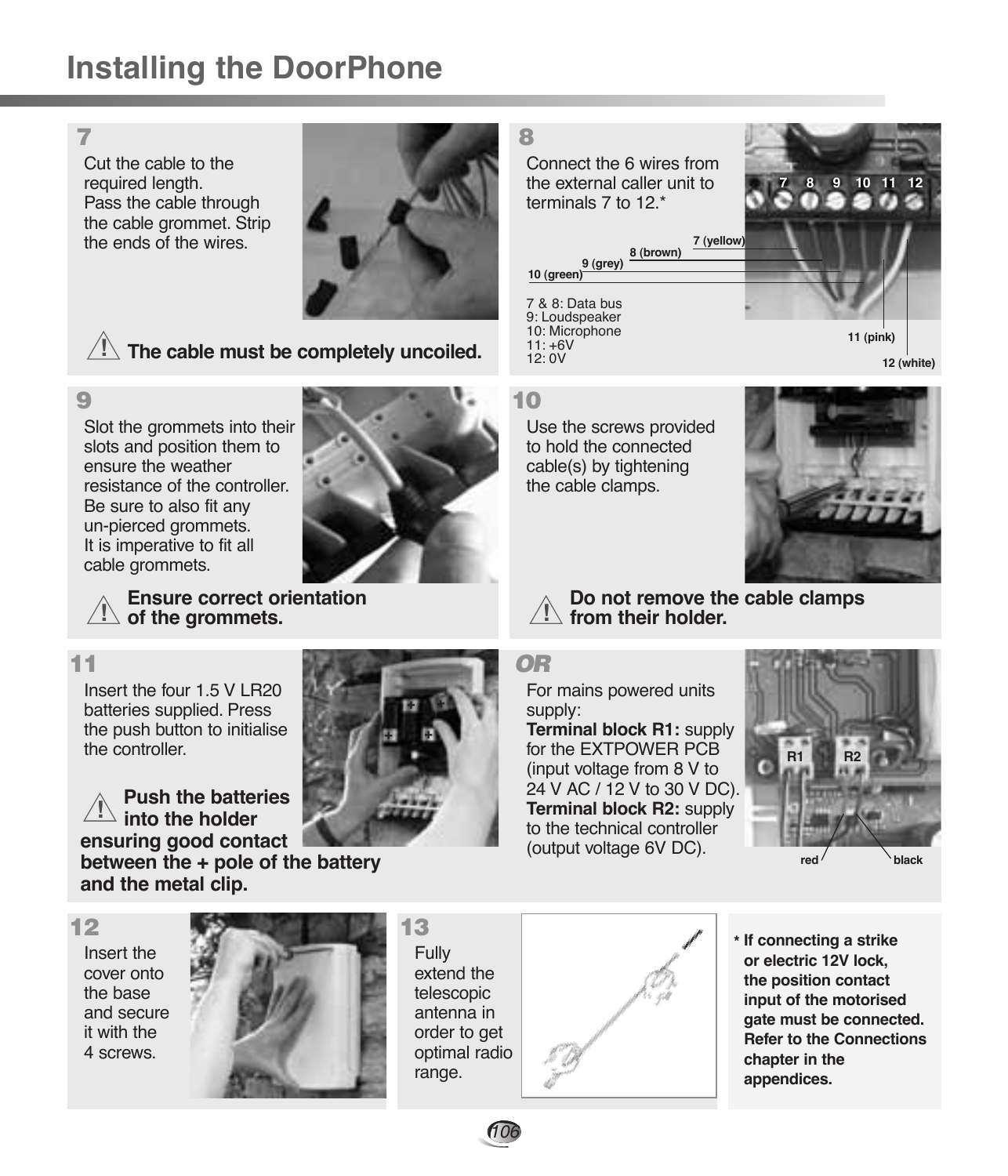# ➢ **Installing the indoor station (battery operated base)**

*The indoor station must be placed more than 2m away from the controller!*

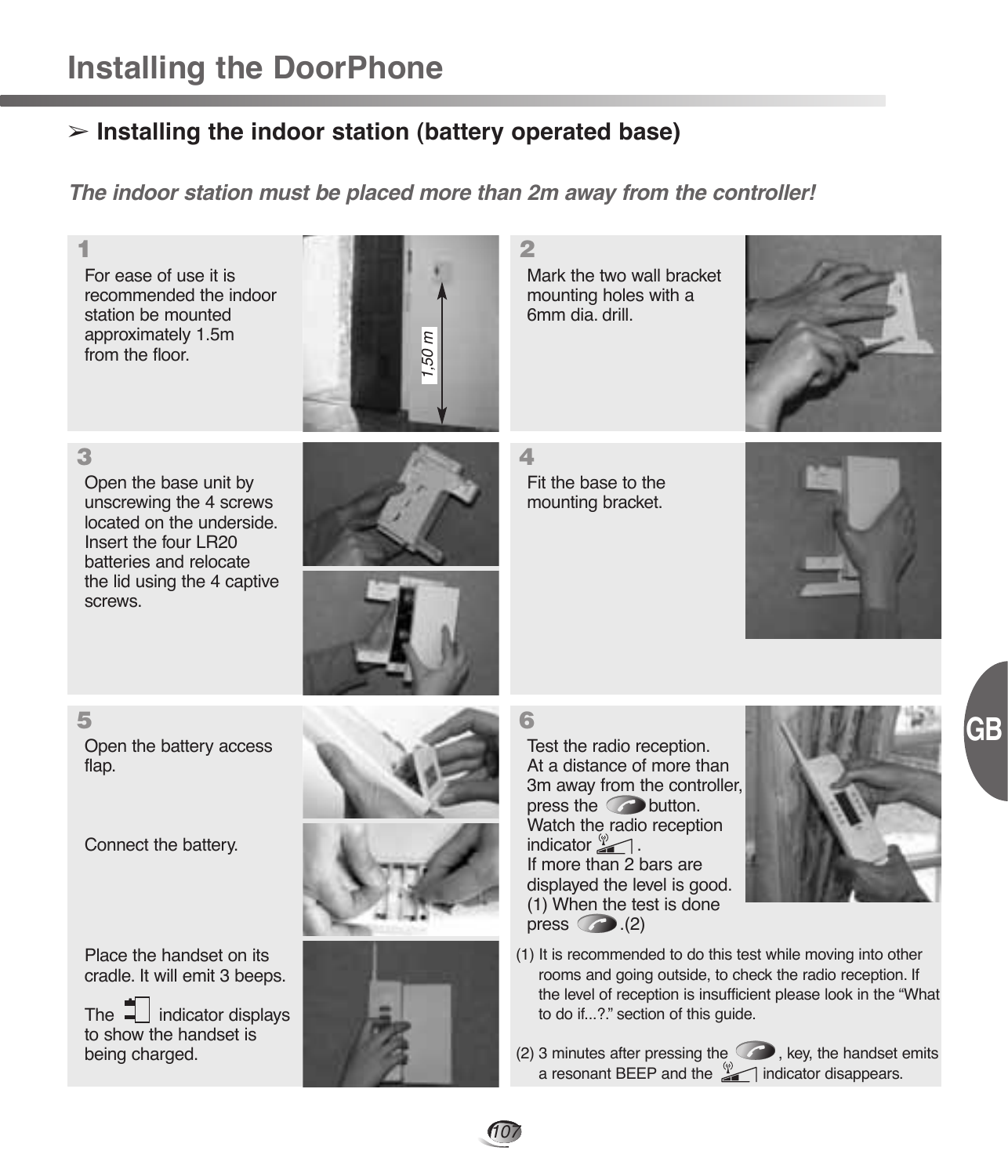# ➢ **Installing the indoor station (mains operated base)**

*The indoor station must be placed more than 2m away from the controller!*

For ease of use it is recommended the indoor station be mounted approximately 1.5m from the floor



Mark the two base mounting holes with a 6mm dia. drill.



#### **3**

Plug in the power jack. Route the cable through its channel. Screw the base to the wall. Plug in the mains transformer. Re-fit the bases screw covers.

**4**

Having screwed the base to the wall, place the handset in it's cradle and it will beep three times.



#### **5**

Test the radio reception. At a distance of more than 3m away from the controller, press the  $\bigcirc$  button. Watch the radio reception indicator  $\mathbb{Z}$ . If more than 2 bars are displayed the level is good. (1) When the test is done press  $\bigcirc$  .(2)







(2) 3 minutes after pressing the  $\bigcirc$  key, the handset emits a resonant BEEP and the  $\sqrt[12]{\ }$  indicator disappears.

108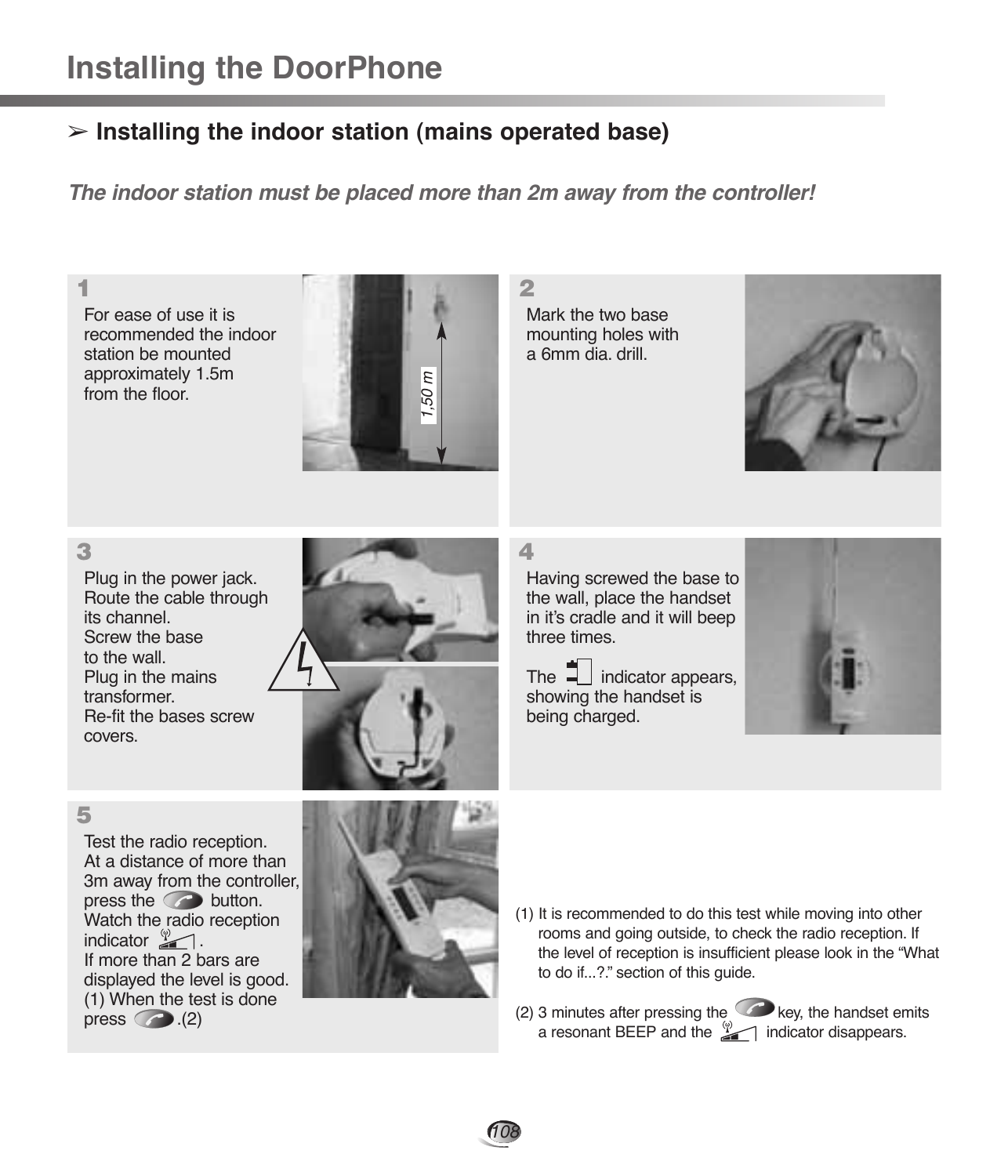## ➢ **Programming and changing a personal access code**

A 4 or 6 digit access code must be programmed to facilitate the control of the lock and gate release.



*Please note: during programming, all programming errors (erroneous access code, incorrect number press, too brief press…), are signalled by three short BEEPs or by one warning BEEP!*

## **What to do in case the personal access code is lost or after replace the external caller unit?**

Remove the controllers cover and press the small button inside.

You have 20 seconds in which to do the programming of the personal access code using the 9999 code as explained above.



**GB**

**Programs linked to the auxiliary code remain unchanged. !**

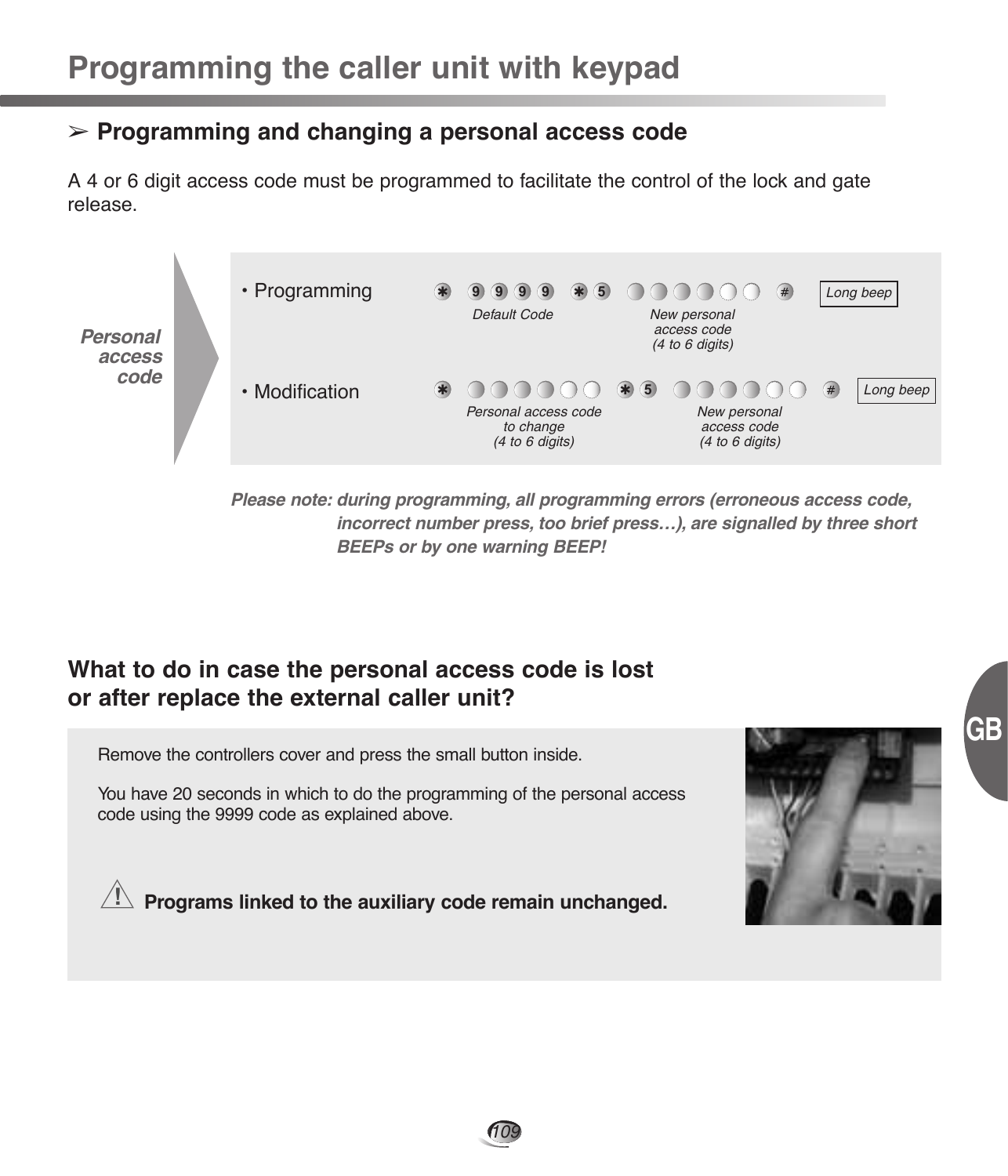## ➢ **Registering and managing badges**

It is possible to register up to 32 badges per call button. Each call button is managed individually for registering and erasing badges.

**• Registering badges**



*Note: if more than 10 s elapse between the introduction of 2 badges, the station sounds 3 error beeps when the badge is introduced. If this happens, restart programming from the beginning for non registered badges.*

### **• Erasing badges**

Programming required if one or more badges are lost or need to be erased.



*Note: erasing a badge causes all badges registered on the key to be erased. Consequently, all the badges attached to that key must be reregistered.*

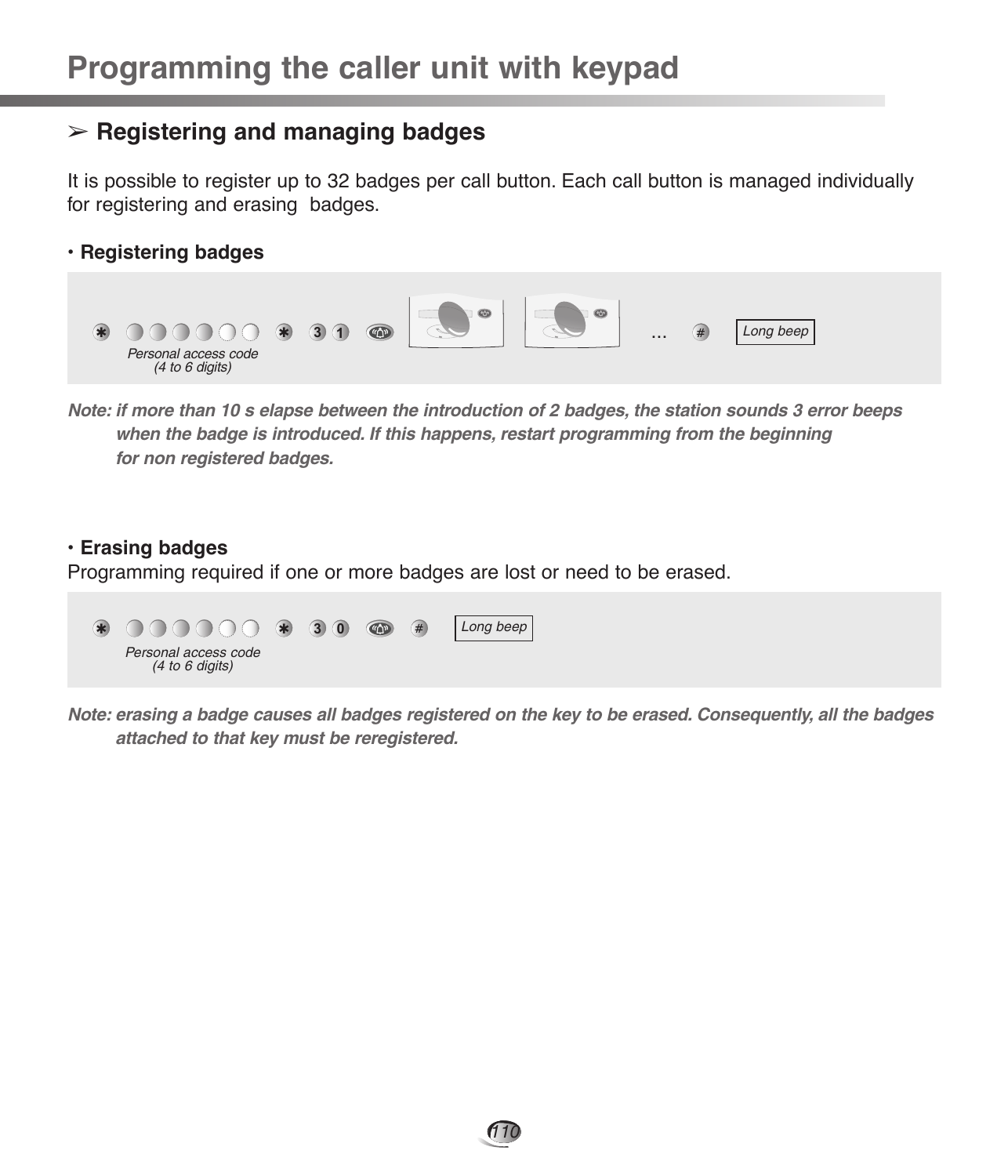#### **• Programming options**

The programming options below refer only to installations fitted with both a release command and a motorized gate command. These programming options are associated solely with the use of badges.

- Pedestrian access priority:

Personal access code (4 to 6 digits)



111

**GB**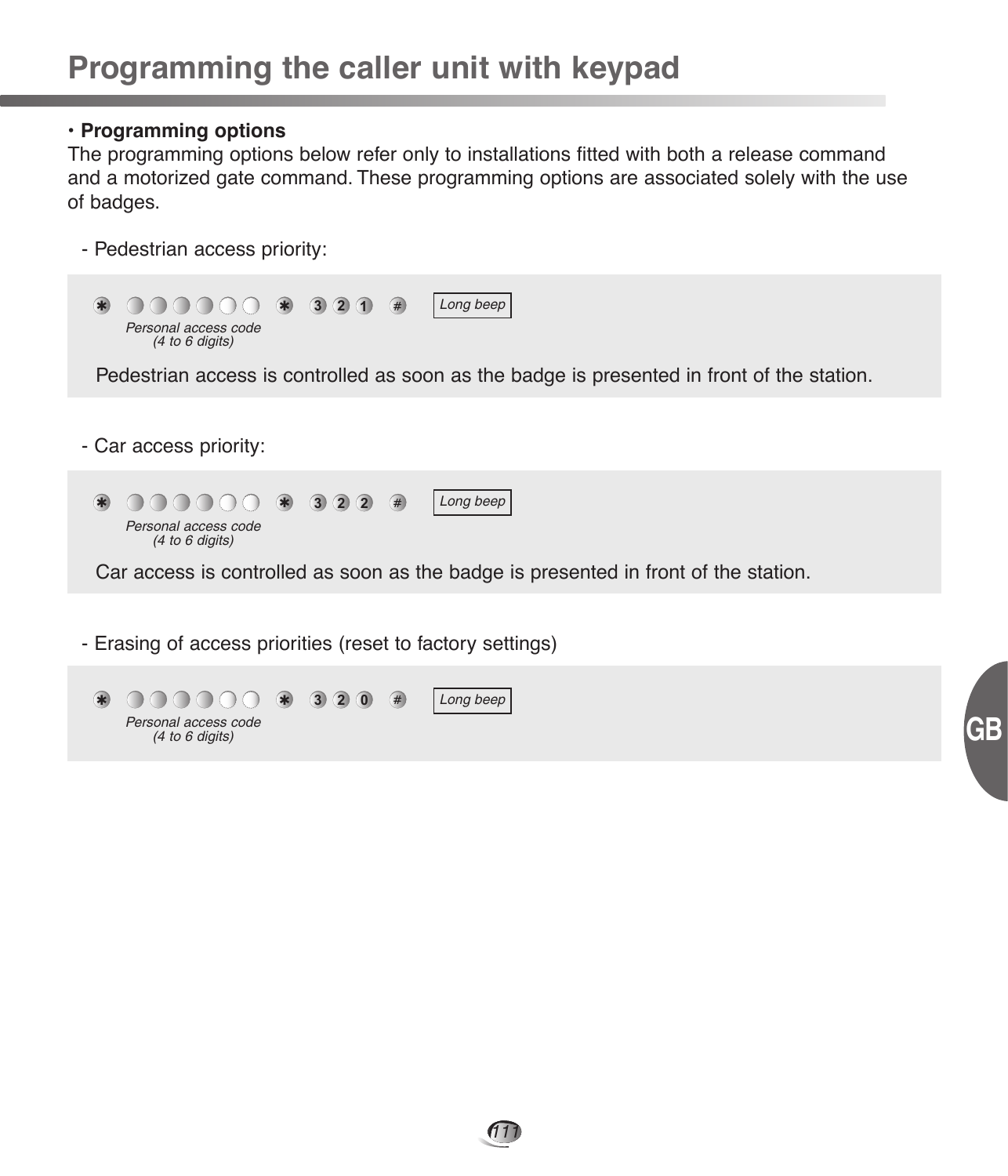for 30 sec.

key.

## ➢ **Testing communication with each indoor station**



The  $\Box$  and  $\Box$  indicators flash alternately to signal that communication is under way. Verify communication with the caller unit.



The handset sounds ("DING DONG" at regular gaps for 30 seconds or as long as communication with the caller unit remains un-established) and the  $\oplus$  indicator blinks on the display.

To end the communication,  $pres$ , (the handset gives out a resonant BEEP to indicate disconnection) or hang up the handset on its base, the  $\bigcirc$ indicator becomes steady again.

# ➢ **Testing access commands using badges**

**• Controlling pedestrian access:**



Check that the lock unlocks.

*Note: when only an electric lock is connected, pedestrian access is controlled as soon as the badge is presented in front of the station. There is no need to press the*  $\odot$  *key.* 

**• Controlling car access:**



Check that the gate motorization works.

*Note: when only a door motorization is connected, car access is controlled as soon as the badge is presented in front of the station. There is no need to press the W key.*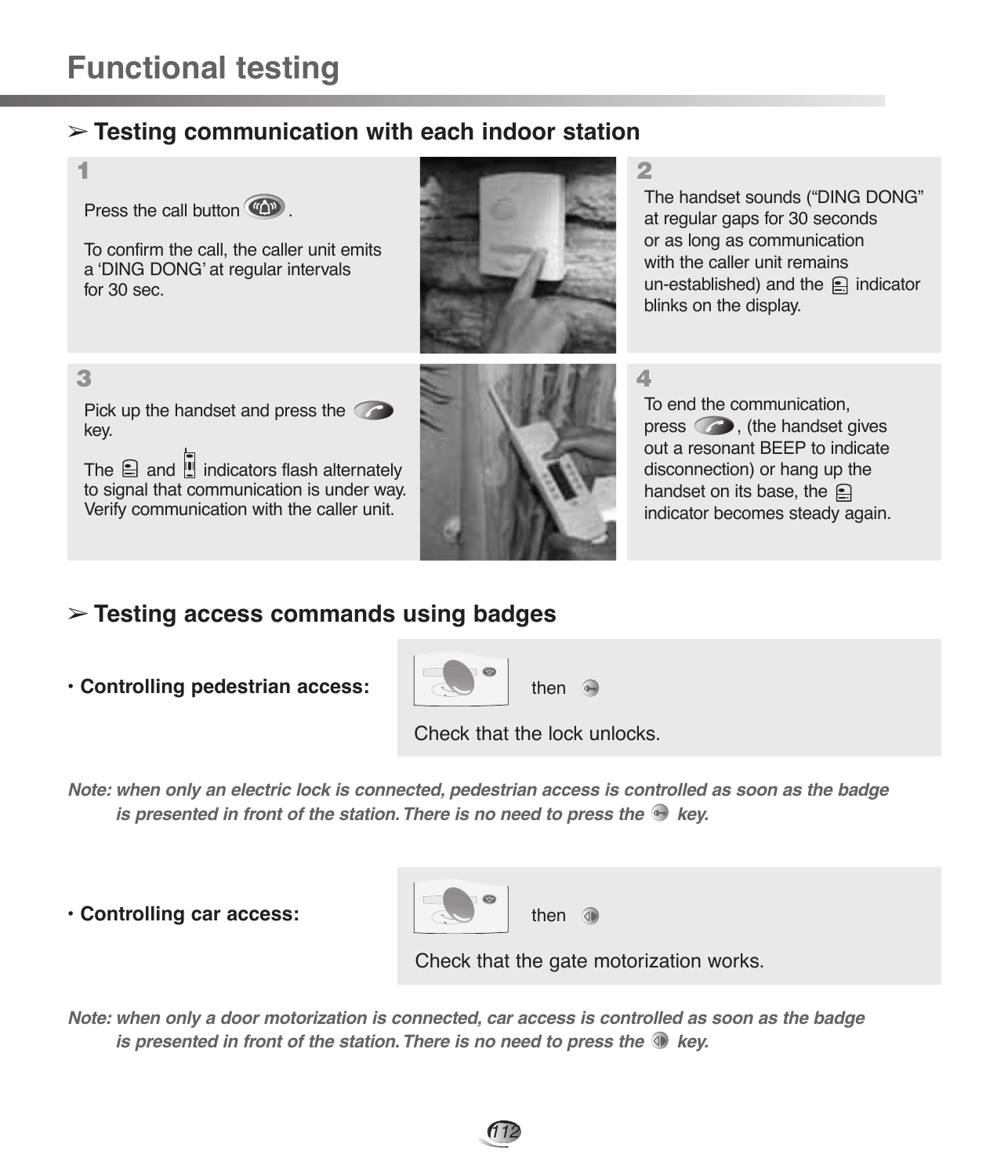# ➢ **Radio recognition**

**It is necessary for all handsets added to a kit or replacement handsets to undergo radio recognition! !**

- Carry out the radio recognition using:
- each of the handsets if the installation has several,
- each of the buttons of the external caller unit if it has 2 call buttons,
- each of the external caller units if the installation has two.
- Radio recognition enables each handset to identify the external caller unit(s) connected to it. Carry out the following procedure.



**You have 20 s to**  $\angle$  **carry out step 2.** 



On the other side of the pillar press the call button on the caller unit. It will start to beep.

**You have 20 s to carry out step 3. !**



**3** During the BEEPING, press and hold the handsets  $\bullet$  and  $\circ$  keys simultaneously, that correspond to the caller unit until the handset emits a resonant BEEP and

shows the  $\triangleq$  symbol



(the procedure is identical for the 6 button handset).

**NB:** if there has been neither a beep nor a display, radio recognition has failed. Start the procedure again from the beginning ensuring you leave at least 3 seconds between pressing the button on the controller and the button on the external caller unit, and that you keep the handset at least 2m from the controller.

## ➢ **Setting the type and level of ringing**

To change the ring type (3 ring types available), press the handsets  $\left( + \right)$ key for 5 secs.



To adjust the ring volume, press the handsets  $\ominus$  or  $\bigoplus$  keys. The display indicates the level set  $\blacksquare$   $\blacksquare$ **NB:** it is also possible to adjust the speech volume



level during communication (see. User guide).

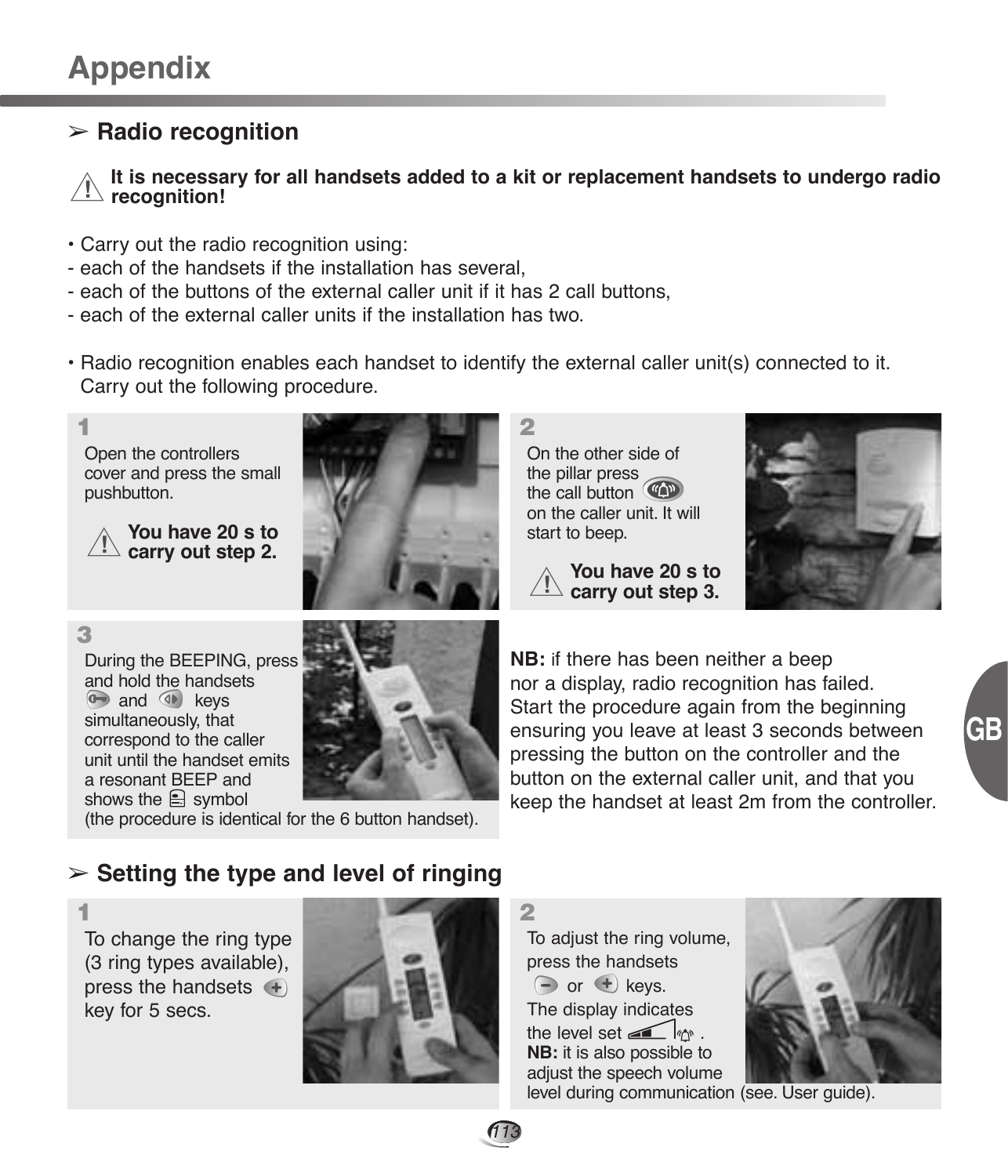# **Appendix**

*Before making any connections disconnect one of the 4 batteries in the controller to avoid any risk of short circuit!*

## ➢ **Connection of an electric lock release or strike**

- Pass the cables through cable entry grommets (see. diagram of the controller) **1**
- Make connections as indicated on the diagram on the next page. **2** Cable gauges required:
	- terminals 1 and 2: 0,75 mm<sup>2</sup> up to  $15m/1.5$  mm<sup>2</sup> up to 30m
	- $-$  terminals 3, 4, 5 and 6: 0,22 mm<sup>2</sup> (telephone type cable)
- Reconnect the battery and press the "BP" button in the controller. **3** After 20 seconds, the handsets display indicates the relative information. The electric lock control is ready-for-operation (See. User guide). **NB:** if a position contact is connected, its change of state will be displayed on the handset after a maximum of 5 seconds.
- Fit the used grommets in their slots on the controllers base. **4 NB:** in factory default, the door control output is adjusted to last 2 secs. It is possible to adjust the duration to 5 secs to suit your application:
	- Press the entrance 1/entrance 2 key  $\bullet$  for more than 5 seconds, the handset emits a resonant BEEP and the  $\lim$  indicator blinks.
	- $\cdot$  press the  $\leftarrow$  key to change to 5 secs, the handset emits 2 resonant Beeps.
	- To revert to 2 secs, use the same procedure but press  $\Box$  instead of  $\bigoplus$ .

## ➢ **Connection of a motorised gate**

- Pass the cables through cable entry grommets (see. diagram of the controller) **1**
- Make connections as indicated in the diagram on next page. **2**

The gauge of cable required is:  $0.22$  mm<sup>2</sup> (telephone type cable)

**3** Reconnect the battery and activate the gate controller with its usual command (not via the handset).

After about twenty seconds, the handsets display indicates information related to the motorized gate. The motorized gate is ready-for-operation (see. User guide).

**NB:** if a position contact is connected, its change of state will be displayed on the handset after a maximum of 5 seconds.

114

**4** Fit the used grommets in their slots on the controllers base.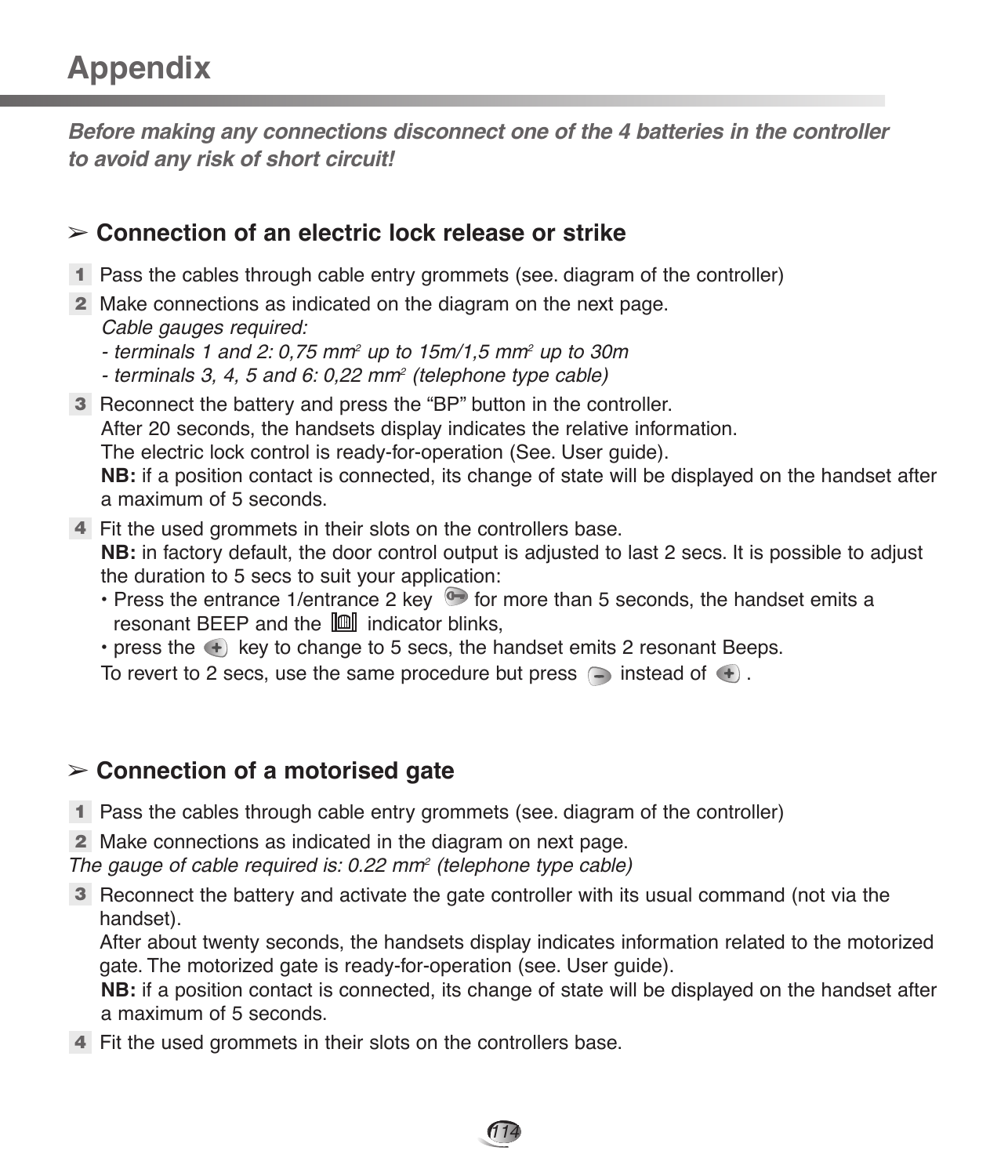# **Appendix**



115

**GB**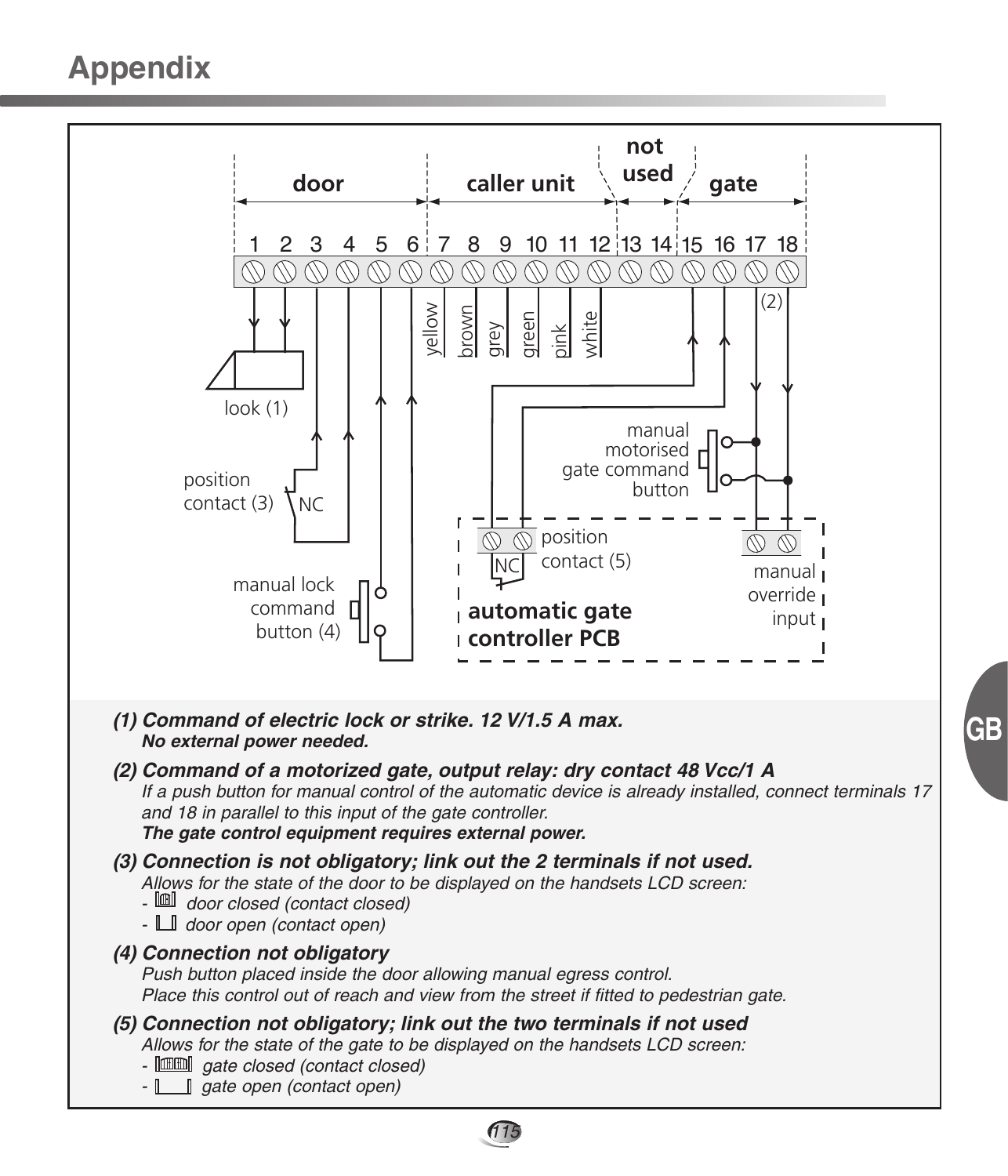# **Quick installation**

# **• External caller unit installation\***















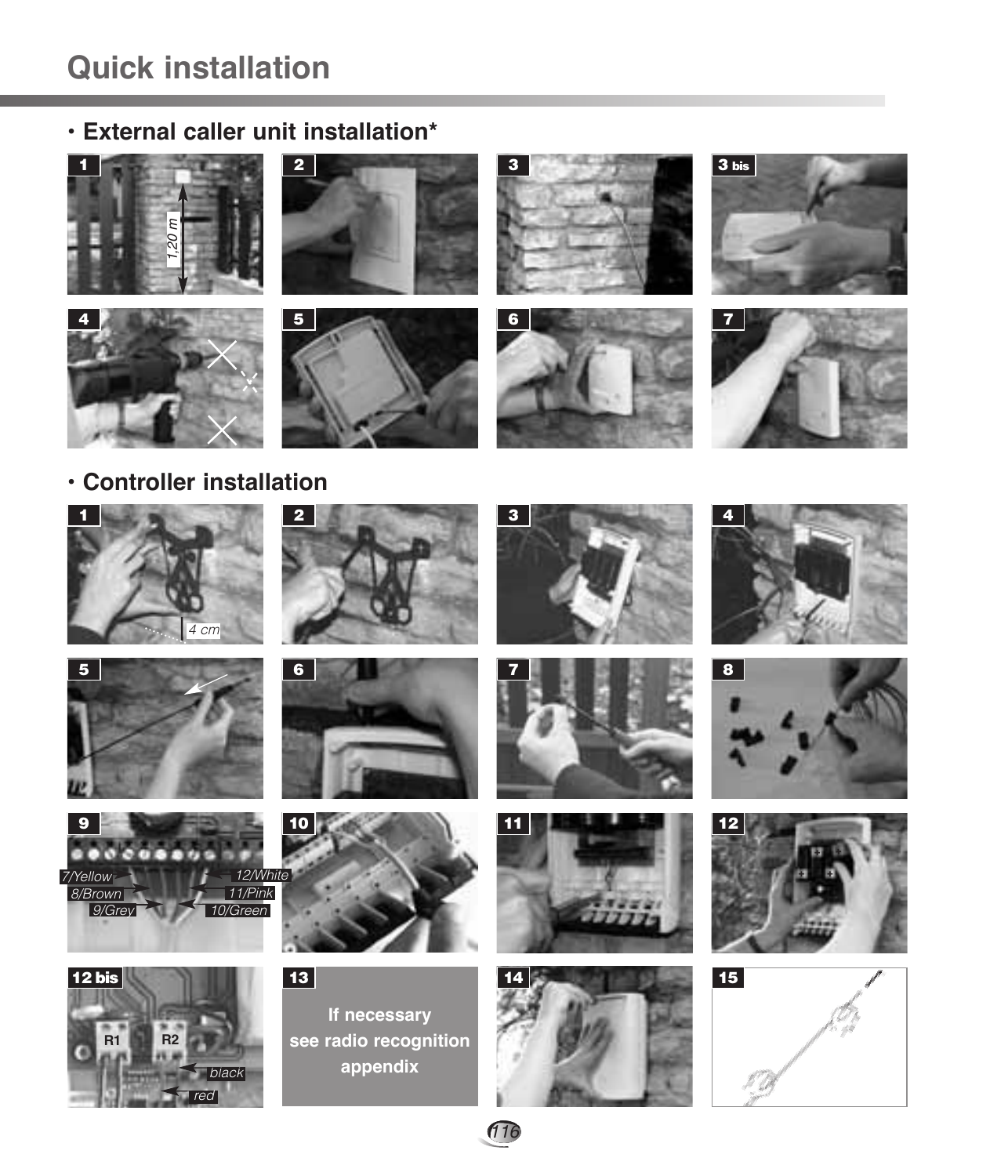# **Quick installation**

# **• Battery operated indoor station installation**



# **Mains operated indoor station installation**

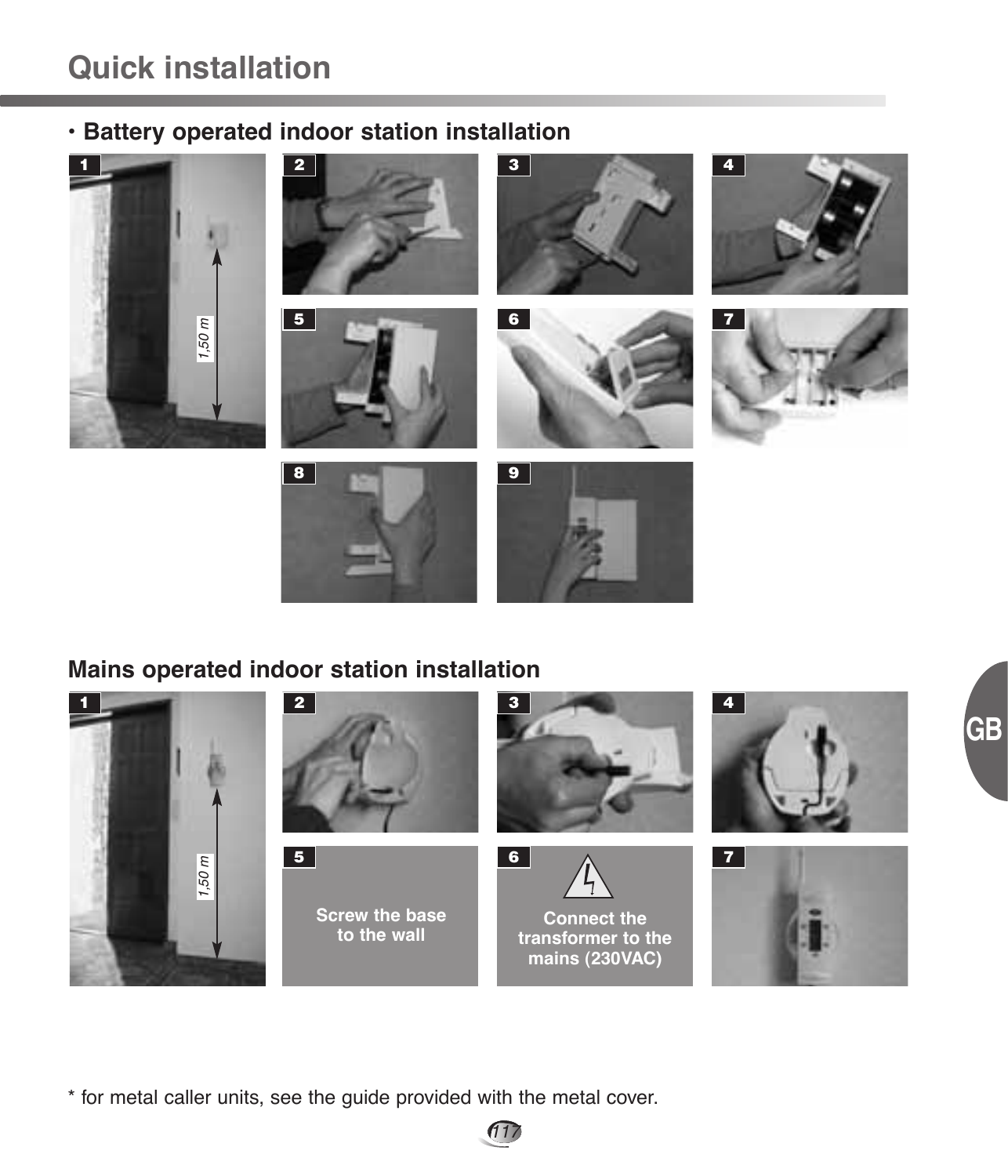| <b>Problem</b>                                                                                                                                                  | <b>Solution</b>                                                                                                                                                                                                                                                                                                                                                                                       |  |
|-----------------------------------------------------------------------------------------------------------------------------------------------------------------|-------------------------------------------------------------------------------------------------------------------------------------------------------------------------------------------------------------------------------------------------------------------------------------------------------------------------------------------------------------------------------------------------------|--|
| What does a short noise<br>in the handset mean?                                                                                                                 | This can occur when interference is detected; it means the channel has<br>changed (Dynapass® Technology)                                                                                                                                                                                                                                                                                              |  |
| What does a continual noise<br>in the handset mean?                                                                                                             | This can occur at the edge of radio reception.<br>When beyond the limit, the call is cut off.                                                                                                                                                                                                                                                                                                         |  |
| Reception quality varies greatly<br>when I move with the handset.                                                                                               | Without electromagnetic disturbance and without any obstacles between<br>the handset and the controller, the "free range" radio distance is<br>approximately 400m. When the handset is inside the dwelling, radio<br>transmission range is shorter. In fact, radio wave propagation is affected<br>by the type and thickness of the walls it passes through.<br><b>Brick</b><br>Metal<br><b>Trees</b> |  |
|                                                                                                                                                                 | Plasterboard<br>Concrete<br>reduction<br>or bushes<br>and wood<br>and breeze<br>and metallic<br>reduction<br>reduction<br>of 30%<br>blocks<br>cladding<br>of 10%<br>reduction<br>of 10%<br>to 50%<br>reduction<br>of 50%<br>of 70%<br>to $30%$<br>to 30%<br>to 70%<br>to 90%                                                                                                                          |  |
| I want to work on the controllers<br>connections after several weeks<br>of DoorPhone use (for example,<br>to connect a door release)                            | Disconnect a controller battery, carry out the connection, reconnect the<br>battery then press the controllers push button. After about 20 seconds<br>the handset displays the new configuration.                                                                                                                                                                                                     |  |
| When it is returned to its base<br>unit the handset does not beep<br>or display ■                                                                               | Battery operated base: check the state of the batteries in the base<br>(push the batteries into their holder ensuring good contact between<br>the + pole of each battery and the metallic contact).<br>Mains operated base: check the mains is present.                                                                                                                                               |  |
| During communication testing,<br>the $\mathbf{a}$ and $\mathbf{b}$<br>indicators do not<br>blink. The call is not going through<br>to the external caller unit. | If the $\triangleq$ indicator is not displayed, carry out radio recognition<br>procedure (see appendix)<br>If the $\triangleq$ indicator is displayed, there is either a problem of radio<br>reception or it may be resolved by pushing the batteries into their<br>housing ensuring a good connection between the + pole and the<br>metallic contact.                                                |  |
| The connected automatic gate is<br>not displayed on the handset.                                                                                                | If there is no position contact, check that terminals 15 and 16<br>on the controller are correctly linked out.<br>If there is a position contact, place the gate in a position<br>so that the contact is closed.                                                                                                                                                                                      |  |
| The low battery indicator doesn't<br>disappear when the handset is in<br>place.                                                                                 | The state of the battery is tested every 10 hours and during<br>every communication.                                                                                                                                                                                                                                                                                                                  |  |
| On presenting a badge, the station<br>emits 3 error beeps.                                                                                                      | The badge is not registered.                                                                                                                                                                                                                                                                                                                                                                          |  |

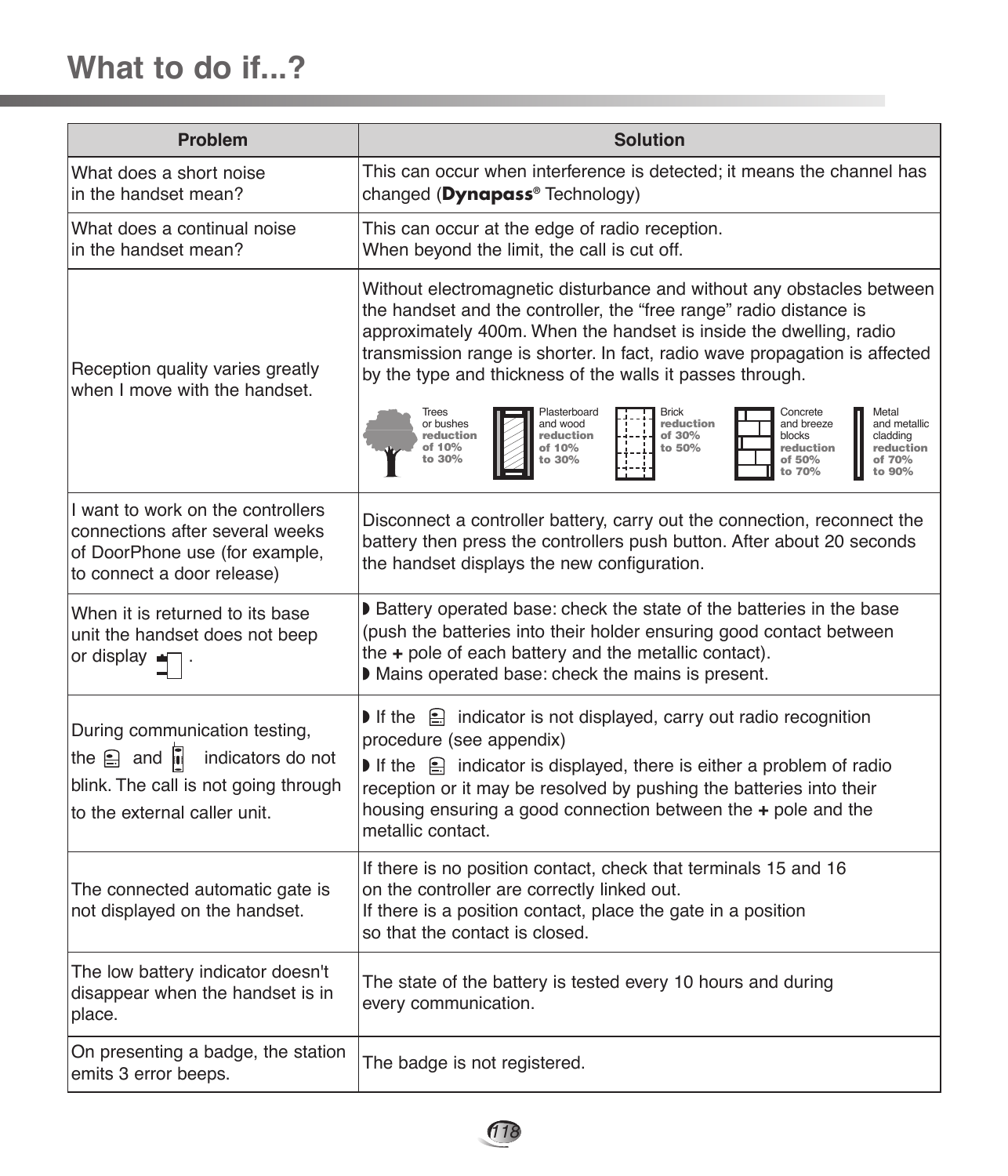| <b>Problem</b>                         | <b>Solution</b>                                                                                                                                                                                                                                                                                                                                                                                                                                                                                                                                                                                                                                                                                                                                            |
|----------------------------------------|------------------------------------------------------------------------------------------------------------------------------------------------------------------------------------------------------------------------------------------------------------------------------------------------------------------------------------------------------------------------------------------------------------------------------------------------------------------------------------------------------------------------------------------------------------------------------------------------------------------------------------------------------------------------------------------------------------------------------------------------------------|
| Radio reception<br>is not satisfactory | <b>D</b> Check that vegetation doesn't obscure the antenna of the technical<br>controller, if necessary clear it and spread it out.<br>Try unfolding the handsets antenna to see if an improvement occurs.<br>Connect a 2.5 m length of telephone type cable to terminal 6<br>of the controller. Link the other end of the cable to a chain link fence<br>(if there is one) or unwind it and let it run along the ground (Fig. 1)<br>If the handset operates better in another location relocate it.<br>Move the controller in order to position its antenna directly in line<br>of sight with the handsets antenna. (Fig. 2 and 3).<br>Comment: the connection of a strike or electric lock release can<br>increase the radio range appreciably (Fig. 4). |

#### **\* Controller/caller unit connection**

Cut the cable at 1m, extend the pink and white wires according to the indications given below:

- 0.75mm2 min up to 8 metres,

- 1.5mm<sup>2</sup> min up to 15 metres, - 2.5mm<sup>2</sup> min up to 30 metres. Extend the other wires with a telephone type cable and make the connections in a junction box.

#### **Controller/door release connection**

Use a cable and use the following gauges:

- 0.75mm2 min up to 15 metres, - 1.5mm<sup>2</sup> min up to 30 metres.

#### **Controller/automatic gate connections**

Use a telephone type cable  $(0.22$ mm<sup>2</sup>)

#### **Controller/position contact connections** Use a telephone type cable

 $(0.22$ mm<sup>2</sup> $)$ 





**GB**